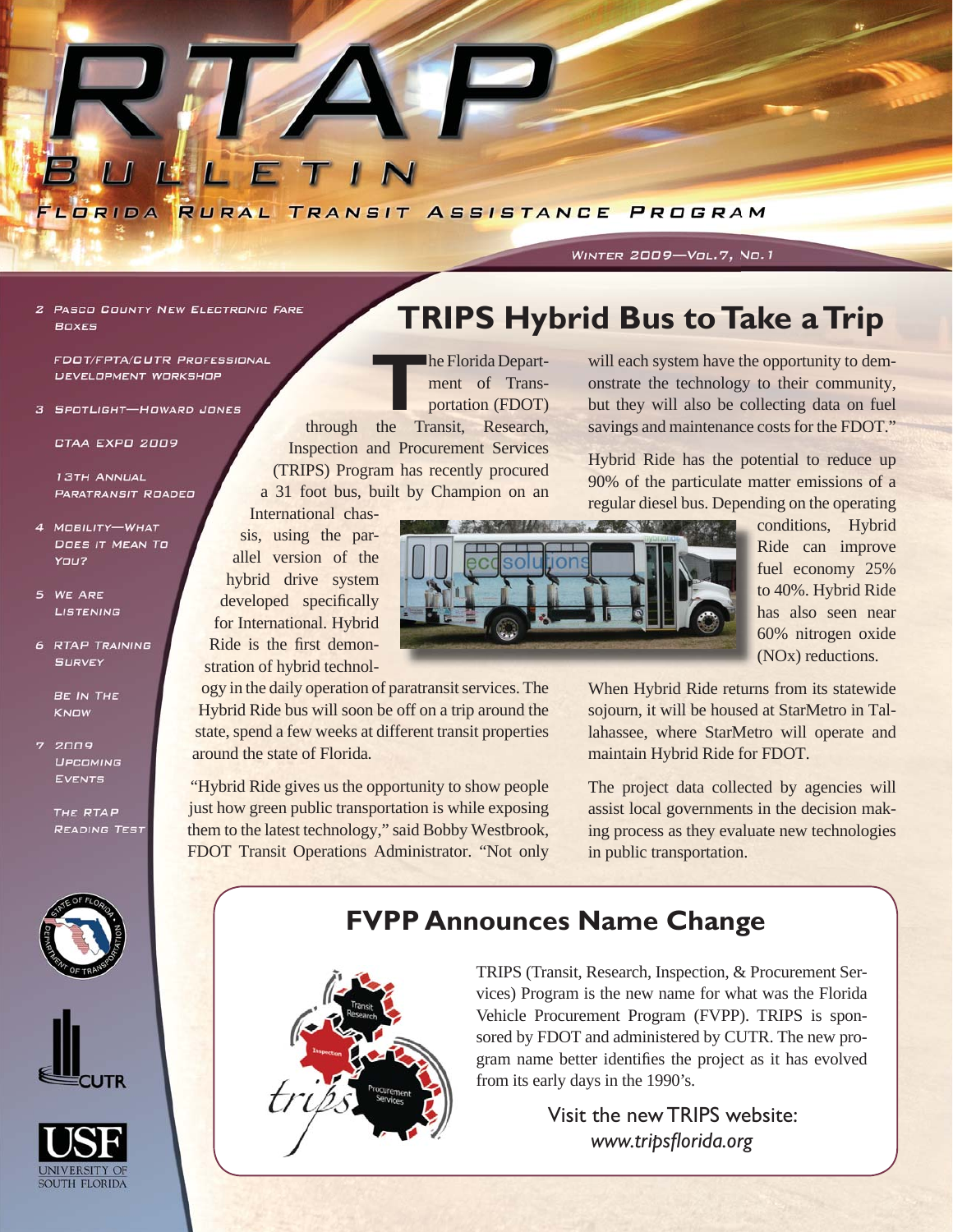## **Pasco County Public Transportation Now Offers Electronic Fare Boxes for East Pasco Transit System Riders**

**P**asco County Public Transportation (PCPT) recently installed a state-of-the-art electronic fare box collection system on its East Pasco buses and the response has been very positive. The new fare collection system makes it faster and more convenient for passengers to pay their fares. The West Pasco Transit System has used this technology for over three years and now the two systems are compatible for a future planned connection.

"We conducted numerous studies in East Pasco and found that the buses had a history of being perceived as taking too long to board," said Pasco County Transportation Manager Mike Carroll. "The feedback we're now receiving is



*One PCPT passenger shared her comments with staff telling them how convenient the new fare boxes are. "It makes boarding so much faster," she said.*

fare box and verifies that it is valid, making it impossible to use foreign, damaged or counterfeit U.S. currency to pay the fares. Additionally, the fare box can issue the passengers a 1-Day Pass to use for unlimited rides on the day of purchase and the fare box can even issue change in the form of a ChangeCard, which is good toward the purchase of future fares.

This new technology will also make pass purchases a lot easier for the drivers, since they will no longer need to carry bundles of passes or manually log purchases. Instead, the passenger inserts their payment into the fare box, informs the driver of the type of 1-Day Pass he or she is purchasing and, with the touch of a button, the fare box creates a magnetic strip on the pass for the rider.

that it's much more convenient for the passengers with the new electronic fare box system."

Previously, riders were required to pay with exact change for one-way fares and daily passes, or show the driver the monthly pass purchased at the Pasco County libraries. This new technology scans all currency as it is inserted in the

Pasco County Public Transportation has been providing fulltime fixed-route transit services in Pasco County for almost nine years and currently has six West Pasco and three East Pasco bus routes, with services Monday-Saturday. For more information, visit the PCPT Web site at *[www.ridepcpt.com](http://www.ridepcpt.com)*.

## **FDOT/FPTA/CUTR Professional Development Workshop**

**FRIAP agencies should take note of this annual transit training event. The FDOT/FPTA/CUTR Professional Development Workshop will be held on May 10th**  $\ell$ **: 20th of the Embaggy Suites Hotel at the Uni** transit training event. The FDOT/FPTA/CUTR Professional Development Workshop will be held on May  $19<sup>th</sup>$  &  $20<sup>th</sup>$  at the Embassy Suites Hotel at the University of South Florida in Tampa. This one-stop, workshop offers public transportation professionals an excellent opportunity to learn from industry experts, attend professional development training, learn about research updates, and network with their peers.

Best of all, there is no registration fee for this training opportunity – its FREE!

Several classes and sessions are directly related to RTAP agencies. Specific session information and on-line registration is available at *[www.cutr.usf.edu/fpta](http://www.cutr.usf.edu/fpta/)*.

Contact Amber Reep at (813) 974-9823 or *[reep@cutr.usf.](mailto:reep@cutr.usf.edu) [edu](mailto:reep@cutr.usf.edu)* for more information.



Vol. 7 No. 1, Winter 2009

The *RTAP BULLETIN* is produced by the USF Center for Urban Transportation Research.

Please direct all questions or comments to:

#### *RTAP BULLETIN*

Center for Urban Transportation Research University of South Florida 4202 East Fowler Avenue, CUT100 Tampa, FL 33620-5375 (813) 974-3120, fax (813) 974-5168 email: *[moorey@cutr.usf.edu](mailto:moorey@cutr.usf.edu)* website: www.floridartap.org

#### *OUR MISSION*

The Florida RTAP provides training, continuing education, and technical assistance to those who provide or assist in the provision of public transportation services in rural and small urban communities in order to promote the coordinated delivery of safe, efficient, and effective transit services.

*Editor: Yolanda Moore Designer: Stephanie Zavacki*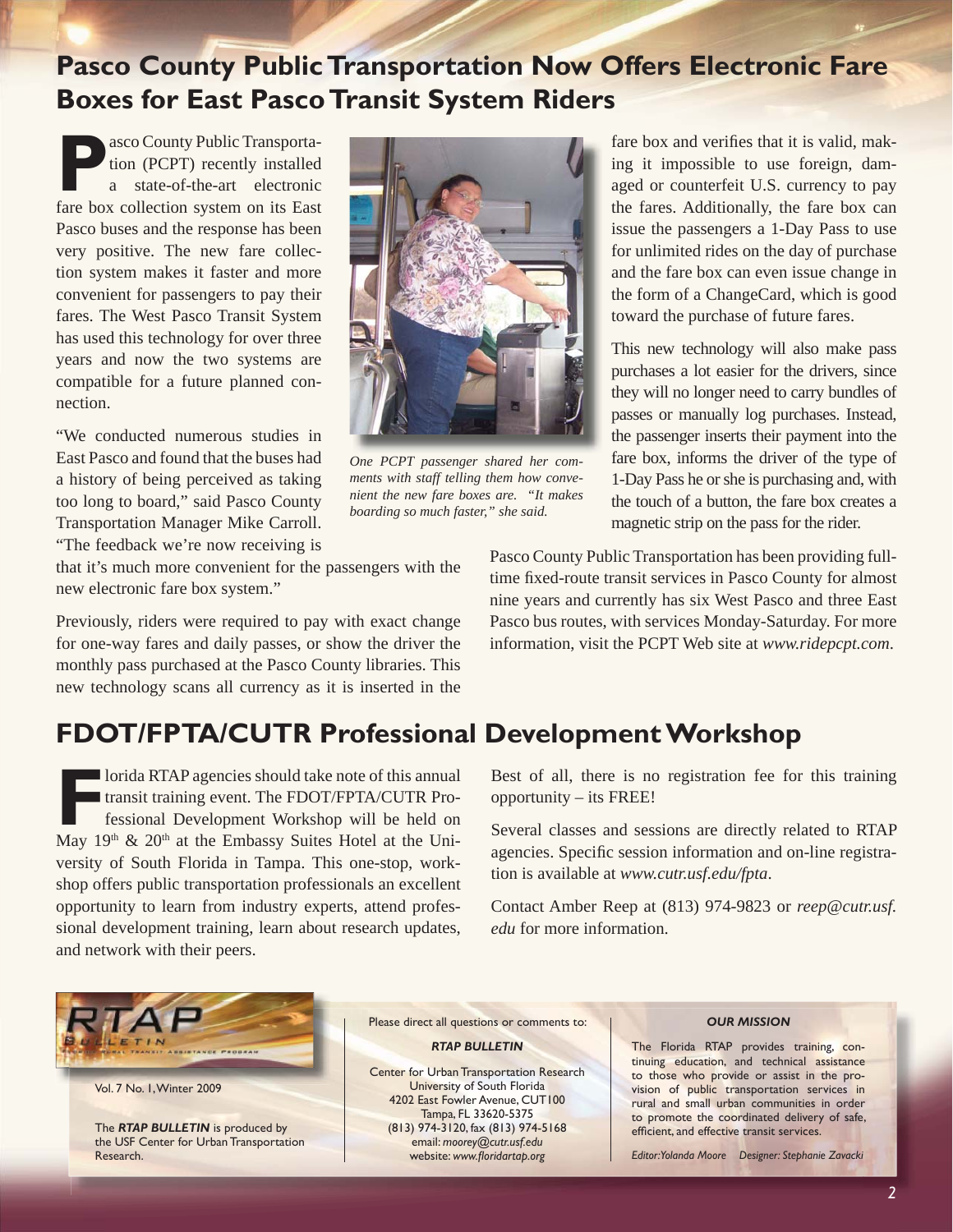## **Spotlight—Howard Jones, Transit Driver, JTRANS**

**SPOTLIGHT** highlights one of our many energetic Florida RTAP transit professionals and allows these individuals to introduce themselves in their own words. In this issue the SPOTLIGHT is on JTRANS' Howard Jones, the 2008 Roadeo Small Bus Category winner.



Birthplace: Marianna, FL – Jackson County

Employment History: Dozier School for Boys for 13 years, Construction worker (helped build water tanks in Marianna, FL), JTrans

Years Working With Current Agency: 15 1/2 years

Years Working In Transit Industry: 15 1/2 years

Biggest Surprise in Paratransit: The confidence in my abilities that challenge me daily and that I must know and respect my purpose and position.

Biggest Challenge in Paratransit: Participation in the Florida State Roadeo of 2008

Personal Benefit of Working in Paratransit: Knowing that my experience, my training as a transit driver, my dedication and serving the people of Jackson County many years has enhanced me to appreciate life itself.

Community Involvement: Participation with various church activities, church member, choir member, Sunday School Superintendent.

Personal Background: Wife Lillian, five grandchildren. Enjoy being involved with grandchildren in their school activities

Childhood Ambition: To become one of the greatest basketball players

Inspiration: My father, Edward Jones

Favorite Book: The Holy Bible

Favorite Color: Sky Blue

Favorite Candy: Snicker Bar

My Motto: To strive to reach perfection

# **CTAA EXPO 2009 Registration Open**

**T**his spring, the Community Transportation Association of America (CTAA) hosts its first EXPO in New England as they visit Providence, R.I., for



EXPO 2009. Join CTAA from May 31-June 5 at the new Rhode Island Convention Center for an activity filled week.

To register please visit *[www.ctaa.org](http://web1.ctaa.org/webmodules/webarticles/anmviewer.asp?a=922&z=37)*.

## **13th Annual Florida RTAP Paratransit Roadeo**

**The 13th Annual Florida RTAP Paratransit Roadeo** has been scheduled for May 1-2, 2009 at VOTRAN in South Daytona.

Participants and judges will stay at the Hilton Daytona Beach Resort on Daytona Beach. The Roadeo will take place on Saturday at the VOTRAN facility on Big Tree Road in South Daytona. This year's event has been expanded to be a two-day event that will include an award banquet on Saturday evening at the host hotel.

Each transit property will be eligible to send up to two drivers and two judges at the low subsidized rate of \$50 per person. The fee will cover the cost of the two hotel nights, events, meals and the awards for the two day event. Additionally, a non-sponsored registration rate of \$110 per person is available to accommodate additional participants and attendees. This fee will cover the cost of the events, meals and the awards for the two day event – but the non-sponsored attendees will be responsible for their own hotel room expenses.

The brochure and registration forms for the May 2009 Florida RTAP Paratransit Roadeo are available for download on the Florida RTAP website *www.fl [oridartap.org/pages/](http://www.floridartap.org/pages/training.html) [training.html](http://www.floridartap.org/pages/training.html)*.

All registrations should be submitted by Friday, March 27th.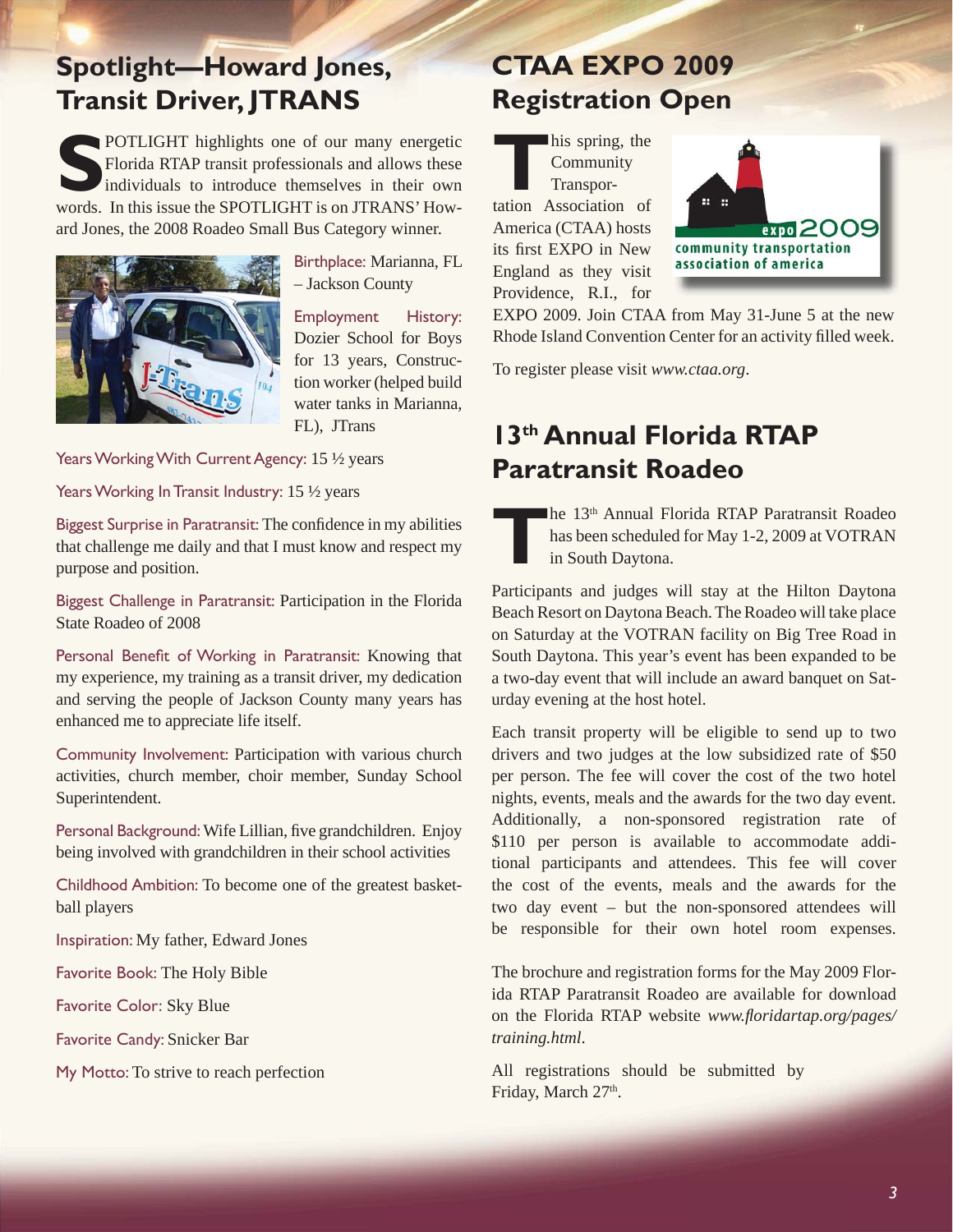## **Mobility—What does it mean to you?**

**A**ccording to Webster's dictionary, mobility is defined as the "ability to move or be moved readily from place to place." And for most of us, mobility is something we don't really think too much about because most of us have an array of mobility options. We can fly the friendly skies, set our course by cruise ship or motor coach or simply hop in our vehicles and drive to our destinations. Deciding where to go is sometimes more of a challenge than getting there! But for so many others, mobility might mean something as simple as a trip to the grocery store, a visit to a friend or relative in a neighboring town, or do some shopping at a mall in another city!

The St. Johns County Council on Aging's (SJCCOA) Transportation Department has received national recognition not by devising elaborate schemes and complicated travel scenarios, but by defining the word 'mobility' in the most basic of terms-an activity that can enhance and improve a person's everyday life.

The most recent distinctions bestowed on the SJCCOA Transportation Department were being named "2008 Community Transportation System of the Year" by the Community Transportation Association of America (CTAA) and the Sunshine Bus Company received the "2008 Regional Award for Excellence in Transportation"from the Northeast Florida Regional Council.

 According to Lisa Love, Director of Transportation for the SJCCOA, "It is encouraging and humbling to have recognition for our work, but our real motivation comes from the effect our efforts have on our community." SJCCOA Executive Director Cathy Brown agrees, adding that, "To us, 'mobility' means having some input into your own schedule; the freedom to shop, visit and socialize; and the empowering ability to remain independent and in control of your daily activities. And we try to never lose sight of that vision, for our elderly population specifically, but also for St. Johns County residents in general."

The Sunshine Bus Company is St. Johns County's only form of public transportation and is run by the SJCCOA in partnership with St. Johns County. It recently added a daily route from the more rural areas of Hastings, Armstrong and Flagler Estates, to the greater St. Augustine area. This widens the world for many residents who, until now, may have been unable to travel beyond the boundaries of their own communities.

Why is this so important? To those of us who have access to personal vehicles and the financial resources to pay for maintenance, upkeep and gas, and who have a valid driver's license it's probably no big deal. But for others, public transportation means opportunity! To a family without personal transportation, it means affordable and reliable options that decrease dependence on family and friends. For an elder who no longer drives, it can mean relief from feeling isolated, alone and cut off from activities and events that create community connections. The school-aged teen can participate in more programs that encourage creativity, curiosity and a sense of personal accomplishment. And for a college student with a hectic schedule and no place to park, accessing public bus transportation can mean the difference between making or cutting a class! For everyone of every age, public bus service can mean retaining the ability to rely on themselves and remain in control of their every day lives.

Public transportation is not perfect and the Sunshine Bus Company is no exception. To make riding the bus most effective, one must coordinate and organize their individual schedules and timetables with those of the bus company. Love explains that, "our transportation department is always looking for ways to increase regional mobility for our riders. We offer safe and affordable mobility options to those who have no other way to stay connected and we have much to be proud of in that regard. But we can't rest on the strength of our current achievements; we are constantly striving to increase service capacity. Our new Teal Line is a good example of that, as is the decision to utilize volunteer drivers. Our St. Johns County community is one of our most valuable resources."

To encourage people to give public transit a try, the Sunshine Bus Company offers discounts to students, frequent riders and those over age 60 and under age 6. There are "ride guides" available to help the novice rider who may be intimidated by unfamiliar routes, schedules and stops. And while the Sunshine Bus is a fixed route system some deviation from the schedule is possible. "St. Augustine is no longer the small town we think of it as being," continues Lisa Love. "But our ultimate goal is to keep some of that small town charm and quaintness while providing big-city mobility services."

For more information about SJCCOA transportation services, please call (904) 209-3710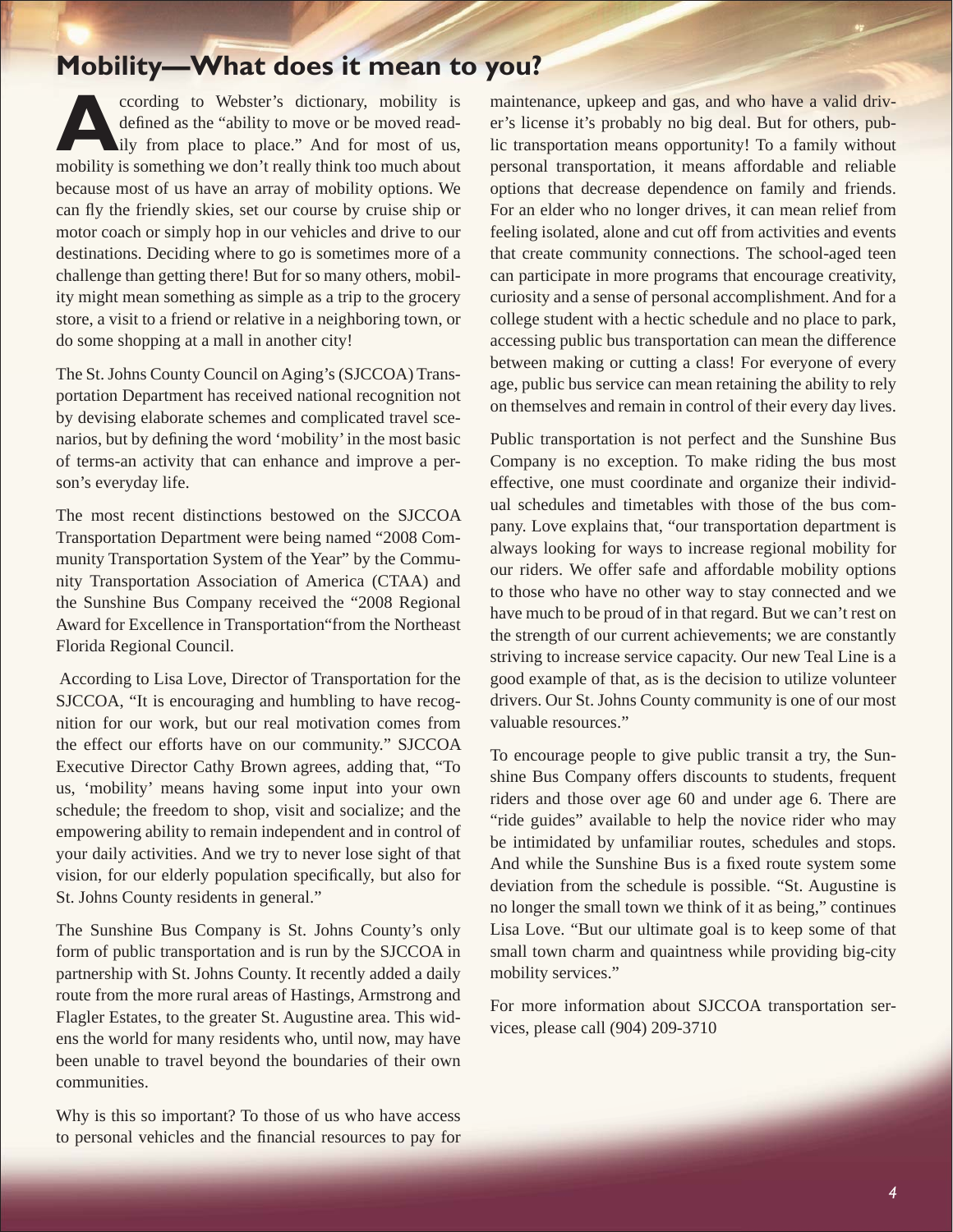### **We Are Listening**

**Y**our Florida RTAP and the Florida Statewide Training and Technical Assistance Program have received numerous inquiries about and requests for training to assist in meeting the management responsibilities for recipients of Federal Transit Administration (FTA) grant funds. Specifically, there is tremendous interest in a course to prepare agencies for FTA triennial reviews and a course in FTA grants management. In response to the needs expressed by you, two classes have been scheduled. "Preparing for an FTA Triennial Review" is scheduled for May 5-7, 2009 in Tampa. We have been fortunate to confirm the delivery of this course by Mr. Randy Pine, Principle Partner, Pine and Associates, and David Norstom, CDI/ DCI Joint Venture project manager. The second class, "FTA Grants Management" is scheduled for July 22-24, 2009 in Tampa and will also be conducted by Randy Pine. The specific curriculum included in each of these courses is identified below.

#### **"Preparing for an FTA Triennial Review"**

This course will fully address the 23 topic areas of a FTA Triennial Review. In addition, the following enhancements will be provided that are not included in the current FTA training.

- More complete focus on the overall Triennial Review process, including demonstration and simulation of the review from start to finish.
- Relevant examples of previously conducted Triennial Reviews, including how final reports are developed and distributed.
- Identification of helpful management practices in the three-year interim between and prior to reviews.
- One-on-one and/or small group participation with instructors to answer specific issues on how to avoid common deficiencies (review findings) and to focus on individual grantee issues.
- More thorough focus on what needs to occur in order to close open findings.
- Identification of useful resources available on-line and through networking.
- Tips on working more closely with FTA regional office staff.
- Enhanced grantee updatable workbook for participants.
- Individual attention.

#### **"FTA Grant Management"**

This course will be participant driven, i.e. designed to meet each participants individual learning goal. At a minimum, it will include extensive coverage of the following topic areas:

- FTA and its programs
- Notices of funding availability
- The grant application process
- Certifications and assurances
- The Electronic Clearing House Operation (ECHO) System
- Grant Management and Transportation Electronic Awards Management (TEAM)
- FTA resources
- Using Grants.gov
- The Triennial Review Process as it relates to grants management
- Selective coverage of other non-FTA grant programs

Each participant will be provided with a course workbook inclusive of extensive content in each topic area and more. Additionally, live demonstrations of on-line resources will be a major component of the course.

To encourage active participation and learning, each attendee will be assigned the role of "course instructor" in focused topic areas. The seminar will be diverse in presentation, encourage active involvement, use real world examples, and encourage flexibility.

Registration is limited to two participants per agency for each class so register early! Please visit *www.floridartap. [org](http://www.floridartap.org)*. For additional information on the "Preparing for an FTA Triennial Review" class, please contact Molly Buffington at (813) 974-7810 or *buffi [ngton@cutr.usf.edu](mailto:buffington@cutr.usf.edu)*. For information on the "FTA Grant Management" class, please contact Yolanda Moore at (813) 974-7748 or *[moorey@cutr.](mailto:moorey@cutr.usf.edu) [usf.edu](mailto:moorey@cutr.usf.edu)*.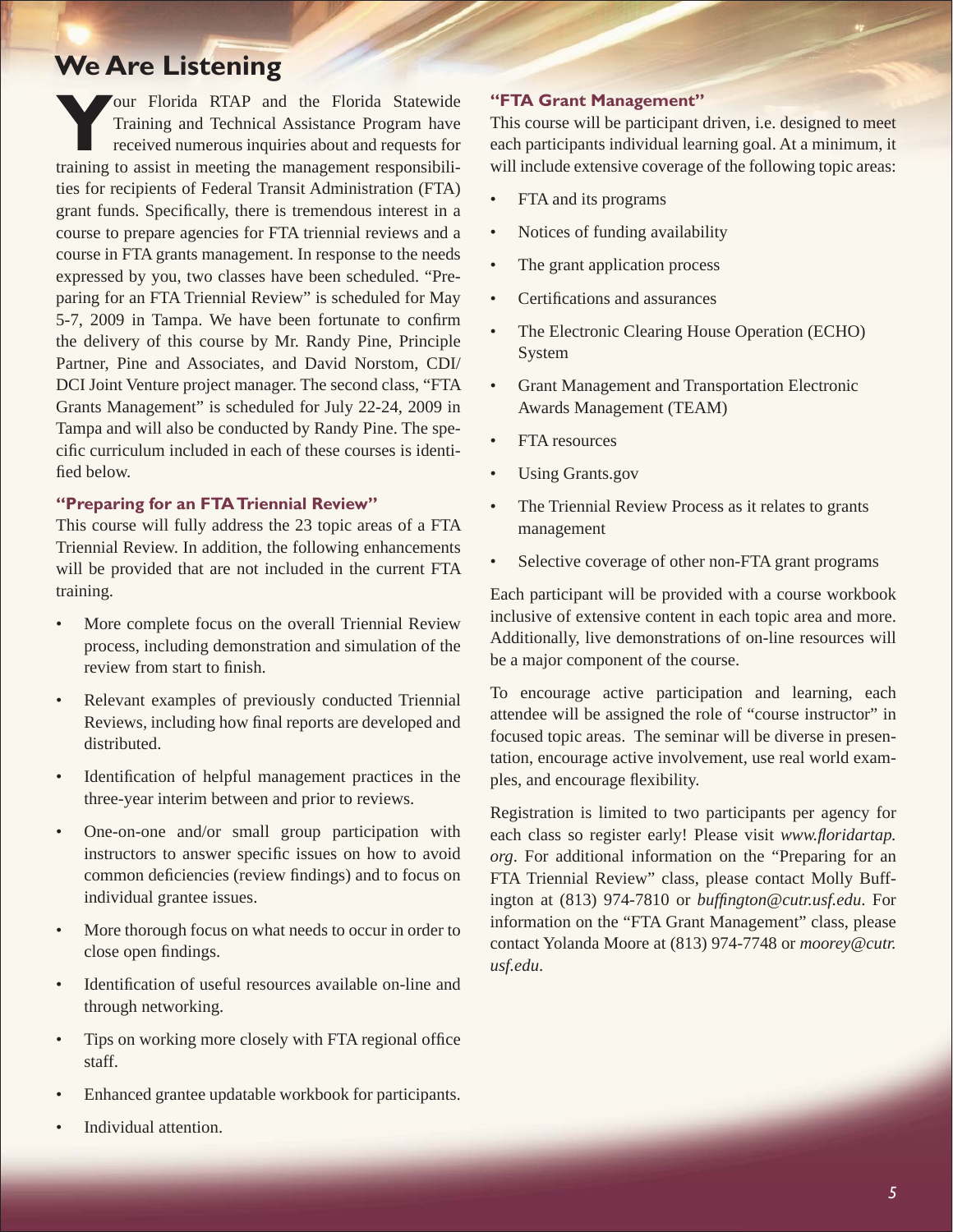## **RTAP Training Survey Sheds Light on Training Needs**

Training is a critical component of the Florida Rural<br>Transit Assistance Program (RTAP) mission. It is<br>the program's goal to offer relevant, timely and<br>offective training enpertualities to Florida's rural transit Transit Assistance Program (RTAP) mission. It is the program's goal to offer relevant, timely and effective training opportunities to Florida's rural transit professionals.

In an effort to more effectively meet the training needs of Florida's transit professionals, RTAP program participants were recently asked to complete a survey that would help

marketing training to manage the image of today's transit market. Respondents also requested training on the application for and management of state and federal grants. Other requested training opportunities included classes to provide a better understanding of the American's with Disabilities Act (ADA) and how it affects transit. Several respondents indicated that bus operator training was needed specific to fatigue, stress, recruitment, retention, and management of the Federal Medical Leave Act (FMLA). There was interest

evaluate current training efforts and provide input on how to improve the Florida RTAP training and education program in the future.

Over 40 of Florida's rural transit providers responded to the survey. Their responses provided the RTAP program with a wealth of information that will help guide the training program for years to come.

Eight-five percent of survey respondents indicated that they, or their staff, have participated in existing RTAP training courses. Another key finding was that 82% of those respondents would be very likely or somewhat likely to "attend" training classes online through distance learning opportunities. Distance learning, sometimes called e-learning, is a formalized online teaching/and learning environment where both the teacher and students meet in an online meeting space to collaborate in real time. Distance learning is a very cost-effective and educational alternative to in-class training.

In addition to distance learning, respondents also expressed a desire to have RTAP partner with the Florida Commission for Disadvantaged Annual Conference and the FDOT/ FPTA/CUTR Professional Development Workshop to offer RTAP training classes in conjunction with these events. Offering RTAP training classes at statewide conferences/ workshops was seen as a means to help decrease travel costs for participants by offering one-stop resource shops for training, professional development, and networking.

The RTAP survey respondents also provided specific training topic requests in the area of operations, maintenance, human resources, safety, security, administration, grants and financing. There were several common themes among the responses. Rural transit providers requested specialized The RTAP Training Needs Survey report is currently being finalized and the results will be posted on the Florida RTAP website.

# **Be In the Know... It's Up To You!**

**How can you always be in the know? It's really up<br>to you! Keeping your contact information current<br>and up to date allows you to be in the know of the<br>latest information for the Elevide Denertment of Trensports.** to you! Keeping your contact information current and up to date allows you to be in the know of the latest information for the Florida Department of Transportation's Rural Transit Assistance Program.

We are currently verifying and updating our records. Please take a moment to send your complete contact information today. Submit updates or changes via email to Yolanda Moore at *[moorey@cutr.usf.edu](mailto:moorey@cutr.usf.edu)*.

in having RTAP offer additional operational safety related training like the loading and securement of wheelchairs/ stretchers, accident prevention, and general fleet safety training.